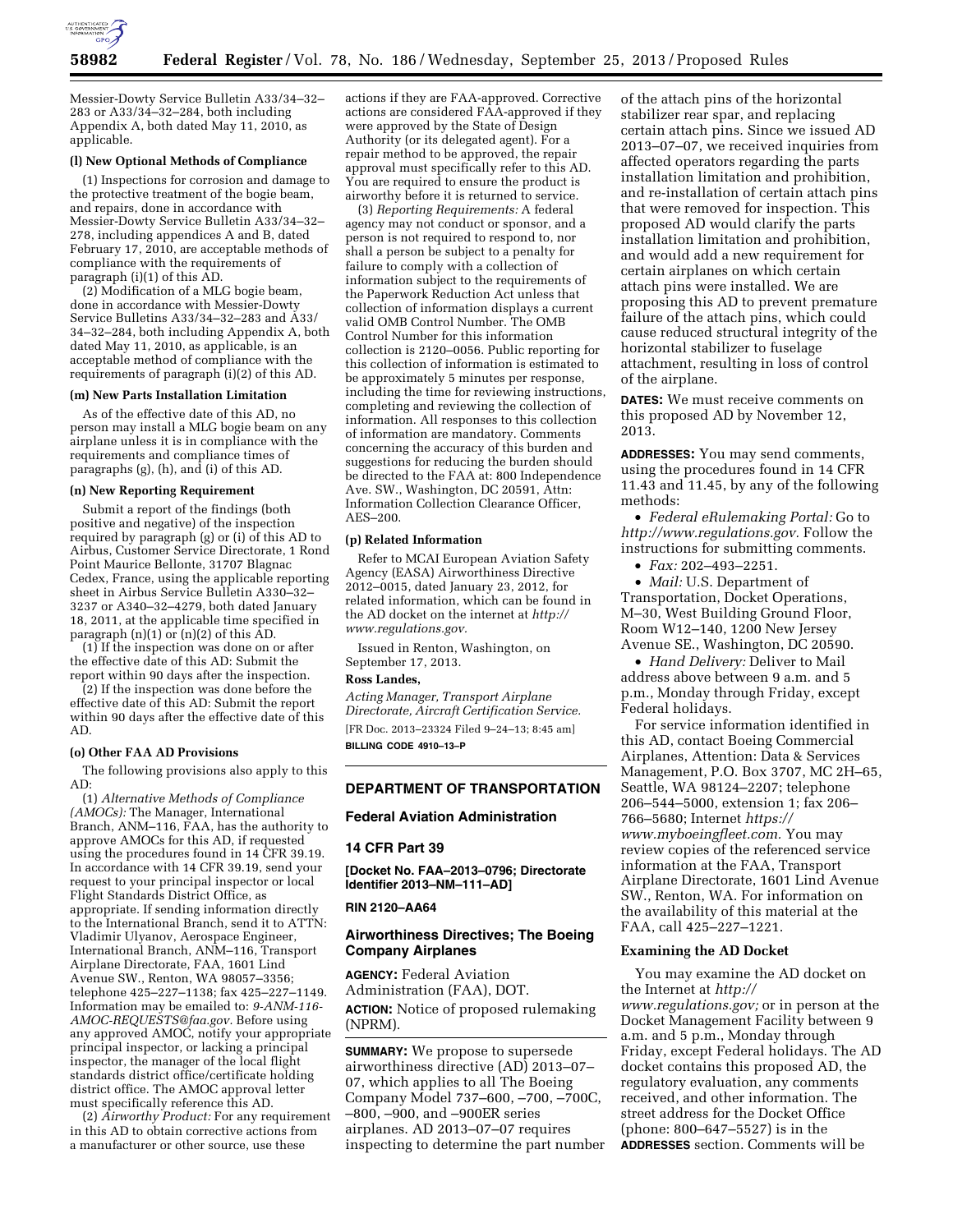available in the AD docket shortly after receipt.

**FOR FURTHER INFORMATION CONTACT:**  Nancy Marsh, Aerospace Engineer, Airframe Branch, ANM–120S, FAA, Seattle Aircraft Certification Office, 1601 Lind Avenue SW., Renton, WA 98057–3356; phone: 425–917–6440; fax: 425–917–6590; email: *[Nancy.Marsh@](mailto:Nancy.Marsh@faa.gov) [faa.gov.](mailto:Nancy.Marsh@faa.gov)* 

# **SUPPLEMENTARY INFORMATION:**

## **Comments Invited**

We invite you to send any written relevant data, views, or arguments about this proposed AD. Send your comments to an address listed under the **ADDRESSES** section. Include ''Docket No. FAA–2013–0796; Directorate Identifier 2013–NM–111–AD'' at the beginning of your comments. We specifically invite comments on the overall regulatory, economic, environmental, and energy aspects of this proposed AD. We will consider all comments received by the closing date and may amend this proposed AD because of those comments.

We will post all comments we receive, without change, to *[http://](http://www.regulations.gov) [www.regulations.gov,](http://www.regulations.gov)* including any personal information you provide. We will also post a report summarizing each substantive verbal contact we receive about this proposed AD.

# **Discussion**

On March 28, 2013, we issued AD 2013–07–07, Amendment 39–17411 (78 FR 22182, April 15, 2013) (''AD 2013– 07–07''), for all Model 737–600, –700, –700C, –800, –900, and –900ER series airplanes. AD 2013–07–07 requires inspecting to determine the part number of the attach pins of the horizontal stabilizer rear spar, and replacing certain attach pins. For airplanes having line numbers 1 through 3534, AD 2013– 07–07 also prohibited installing attach pins having part number (P/N) 180A1612–3 or 180A1612–4 that have 56,000 or greater flight cycles, unless certain actions had been done. AD 2013–07–07 resulted from reports of an incorrect procedure used to apply the wear and corrosion protection surface coating to attach pins of the horizontal stabilizer rear spar. We issued AD 2013– 07–07 to prevent premature failure of the attach pins, which could cause reduced structural integrity of the horizontal stabilizer to fuselage attachment, resulting in loss of control of the airplane.

# **Actions Since AD 2013–07–07, Amendment 39–17411 (78 FR 22182, April 15, 2013) Was Issued**

Since we issued AD 2013–07–07, Amendment 39–17411 (78 FR 22182, April 15, 2013), we have received inquiries from affected operators regarding the parts installation limitation and prohibition (i.e., paragraph (i)(1)) of AD 2013–07–07, and re-installation of certain attach pins of the horizontal stabilizer rear spar removed for inspection during maintenance.

We have re-reviewed our response to commenter Japan Airlines (JAL) in AD 2013–07–07, Amendment 39–17411 (78 FR 22182, April 15, 2013), and have determined it is necessary to provide further clarification. JAL requested approval of re-installation of any nondiscrepant attach pins having P/N 180A1612–3 or 180A1612–4 removed for inspection during maintenance.

We clarify that the term ''install,'' as used in AD 2013–07–07, Amendment 39–17411 (78 FR 22182, April 15, 2013), can be interpreted as meaning ''replace'' while remaining within the intent of AD 2013–07–07. That is, by simply reinstalling non-discrepant attach pins having P/N 180A1612–3 or 180A1612– 4 on the same airplane from which they were removed, the operator is not ''installing'' a new or different attach pin. Therefore, no alternative method of compliance is necessary to re-install non-discrepant attach pins having P/N 180A1612–3 or 180A1612–4 on the same airplane from which they were removed during maintenance not associated with AD 2013–07–07.

To clarify paragraph (i)(1) of AD AD 2013–07–07, Amendment 39–17411 (78 FR 22182, April 15, 2013), for airplanes having line numbers 1 through 3534, we have removed that paragraph and have added new paragraph (k) to this proposed AD. New paragraph (k) of this proposed AD would provide for installation of a attach pin of the horizontal stabilizer rear spar having

P/N 180A1612–3 or 180A1612–4, provided it is replaced with an attach pin having P/N 180A1612–7 or 180A1612–8 prior to the accumulation of 56,000 total flight cycles on the pin.

In addition, for those same airplanes, paragraph (i)(1) of AD 2013–07–07, Amendment 39–17411 (78 FR 22182, April 15, 2013), inadvertently allowed installation of an attach pin having P/N 180A1612–3 or 180A1612–4, even though the attach pin had been replaced with an attach pin having P/N 180A1612–7 or 180A1612–8, as required by paragraph (h) of AD 2013– 07–07. In light of this, we have added new paragraph (l) to this proposed AD for those airplanes on which attach pins having P/N 180A1612–3 or 180A1612– 4 were installed. New paragraph (l) of this proposed AD would require replacement of those attach pins with attach pins having P/N 180A1612–7 or 180A1612–8 prior to the accumulation of 56,000 total flight cycles on the attach pin, or within 1,000 flight cycles on the airplane after the effective date of this AD, whichever occurs later.

# **FAA's Determination**

We are proposing this AD because we evaluated all the relevant information and determined the unsafe condition described previously is likely to exist or develop in other products of the same type design.

## **Proposed AD Requirements**

This proposed AD would retain certain requirements of AD 2013–07–07, Amendment 39–17411 (78 FR 22182, April 15, 2013). This proposed AD would clarify the parts installation limitation and prohibition, and would add a new requirement for certain airplanes on which certain attach pins were installed.

## **Costs of Compliance**

We estimate that this proposed AD affects 1,050 airplanes of U.S. registry. The new proposed requirements add no significant economic burden over that specified in AD 2013–07–07, Amendment 39–17411 (78 FR 22182, April 15, 2013). Those costs are repeated for the convenience of affected operators, as follows:

# ESTIMATED COSTS

| Action                                                                                                                                                                  | Labor cost            | Parts cost | Cost per product                                        | Cost on U.S. operators |
|-------------------------------------------------------------------------------------------------------------------------------------------------------------------------|-----------------------|------------|---------------------------------------------------------|------------------------|
| Inspection and attach pin replacement [re-   39 work-hours $\times$ \$85<br>tained actions from AD 2013-07-07.<br>Amendment 39-17411 (78 FR 22182,<br>April 15, 2013)]. | per hour $=$ \$3.315. |            | Up to $$6,312$   Up to $$9,627$   Up to $$10,108,350$ . |                        |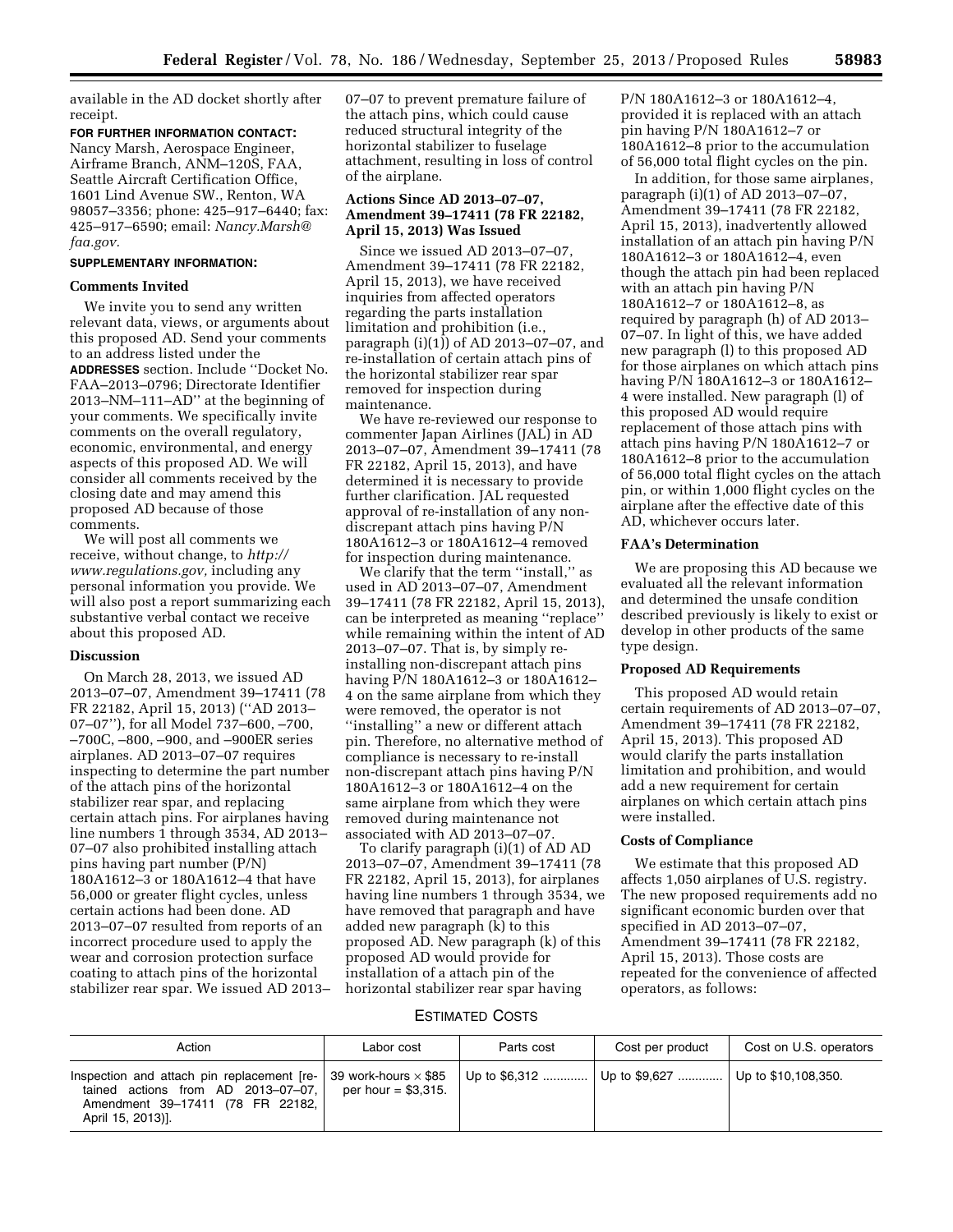According to the manufacturer, some of the costs of this proposed AD may be covered under warranty, thereby reducing the cost impact on affected individuals. We do not control warranty coverage for affected individuals. As a result, we have included all costs in our cost estimate.

# **Authority for This Rulemaking**

Title 49 of the United States Code specifies the FAA's authority to issue rules on aviation safety. Subtitle I, Section 106, describes the authority of the FAA Administrator. Subtitle VII, Aviation Programs, describes in more detail the scope of the Agency's authority.

We are issuing this rulemaking under the authority described in Subtitle VII, Part A, Subpart III, Section 44701, ''General requirements.'' Under that section, Congress charges the FAA with promoting safe flight of civil aircraft in air commerce by prescribing regulations for practices, methods, and procedures the Administrator finds necessary for safety in air commerce. This regulation is within the scope of that authority because it addresses an unsafe condition that is likely to exist or develop on products identified in this rulemaking action.

## **Regulatory Findings**

We have determined that this proposed AD would not have federalism implications under Executive Order 13132. This proposed AD would not have a substantial direct effect on the States, on the relationship between the national Government and the States, or on the distribution of power and responsibilities among the various levels of government.

For the reasons discussed above, I certify that the proposed regulation:

(1) Is not a ''significant regulatory action'' under Executive Order 12866,

(2) Is not a ''significant rule'' under the DOT Regulatory Policies and Procedures (44 FR 11034, February 26, 1979)

(3) Will not affect intrastate aviation in Alaska, and

(4) Will not have a significant economic impact, positive or negative, on a substantial number of small entities under the criteria of the Regulatory Flexibility Act.

## **List of Subjects in 14 CFR Part 39**

Air transportation, Aircraft, Aviation safety, Incorporation by reference, Safety.

# **The Proposed Amendment**

Accordingly, under the authority delegated to me by the Administrator,

the FAA proposes to amend 14 CFR part **(g) Retained Part Number Inspection**  39 as follows:

# **PART 39—AIRWORTHINESS DIRECTIVES**

■ 1. The authority citation for part 39 continues to read as follows:

**Authority:** 49 U.S.C. 106(g), 40113, 44701.

#### **§ 39.13 [Amended]**

■ 2. The FAA amends § 39.13 by removing airworthiness directive (AD) 2013–07–07, Amendment 39–17411 (78 FR 22182, April 15, 2013), and adding the following new AD:

**The Boeing Company:** Docket No. FAA– 2013–0796; Directorate Identifier 2013– NM–111–AD.

# **(a) Comments Due Date**

The FAA must receive comments on this AD action by November 12, 2013.

#### **(b) Affected ADs**

(1) This AD supersedes AD 2013–07–07, Amendment 39–17411 (78 FR 22182, April 15, 2013).

(2) This AD affects certain requirements of AD 2004–05–19, Amendment 39–13514 (69 FR 10921, March 9, 2004; corrected April 13, 2004 (69 FR 19313).

## **(c) Applicability**

(1) This AD applies to all The Boeing Company Model 737–600, –700, –700C, –800, –900, and –900ER series airplanes, certificated in any category.

(2) Installation of Supplemental Type Certificate (STC) ST00830SE (*[http://](http://rgl.faa.gov/Regulatory_and_Guidance_Library/rgstc.nsf/0/408E012E008616A7862578880060456C?OpenDocument&Highlight=st00830se) [rgl.faa.gov/Regulatory](http://rgl.faa.gov/Regulatory_and_Guidance_Library/rgstc.nsf/0/408E012E008616A7862578880060456C?OpenDocument&Highlight=st00830se)*\_*and*\_*Guidance*\_ *[Library/rgstc.nsf/0/408E012E008616A786257](http://rgl.faa.gov/Regulatory_and_Guidance_Library/rgstc.nsf/0/408E012E008616A7862578880060456C?OpenDocument&Highlight=st00830se) [8880060456C?Open](http://rgl.faa.gov/Regulatory_and_Guidance_Library/rgstc.nsf/0/408E012E008616A7862578880060456C?OpenDocument&Highlight=st00830se)*

*[Document&Highlight=st00830se](http://rgl.faa.gov/Regulatory_and_Guidance_Library/rgstc.nsf/0/408E012E008616A7862578880060456C?OpenDocument&Highlight=st00830se)*) does not affect the ability to accomplish the actions required by this AD. Therefore, for airplanes on which STC ST00830SE is installed, a ''change in product'' alternative method of compliance (AMOC) approval request is not necessary to comply with the requirements of 14 CFR 39.17. For all other AMOC requests, the operator must request approval for an AMOC in accordance with the procedures specified in paragraph (m) of this AD.

# **(d) Subject**

Joint Aircraft System Component (JASC)/ Air Transport Association (ATA) of America Code 55, Stabilizers.

#### **(e) Unsafe Condition**

This AD was prompted by reports of an incorrect procedure used to apply the wear and corrosion protection surface coating to attach pins of the horizontal stabilizer rear spar. We are issuing this AD to prevent premature failure of the attach pins, which could cause reduced structural integrity of the horizontal stabilizer to fuselage attachment, resulting in loss of control of the airplane.

#### **(f) Compliance**

Comply with this AD within the compliance times specified, unless already done.

This paragraph restates the requirements of paragraph (g) of AD 2013–07–07, Amendment 39–17411 (78 FR 22182, April 15, 2013). For airplanes having line numbers 1 through 3534 inclusive: Before the accumulation of 56,000 total flight cycles, or within 3,000 flight cycles after May 20, 2013 (the effective date of AD 2013–07–07), whichever occurs later, inspect to determine the part number of the attach pins of the horizontal stabilizer rear spar. A review of airplane maintenance records is acceptable in lieu of this inspection if the part number of the attach pin can be conclusively determined from that review.

### **(h) Retained Replacement**

This paragraph restates the requirements of paragraph (h) of AD 2013–07–07, Amendment 39–17411 (78 FR 22182, April 15, 2013). If, during the inspection required by paragraph (g) of this AD, any horizontal stabilizer rear spar attach pin has P/N 180A1612–3 or 180A1612–4, prior to the accumulation of 56,000 total flight cycles on the pin, or within 3,000 flight cycles after May 20, 2013 (the effective date of AD 2013– 07–07), whichever occurs later, replace with a new attach pin having P/N 180A1612–7 or 180A1612–8, respectively, in accordance with the Accomplishment Instructions of Boeing Special Attention Service Bulletin 737–55–1093, dated April 9, 2012.

#### **(i) Retained Parts Installation Prohibition**

This paragraph restates the requirements of paragraph (i)(2) of AD 2013–07–07, Amendment 39–17411 (78 FR 22182, April 15, 2013). For airplanes having line numbers 3535 and subsequent: As of May 20, 2013 (the effective date of AD 2013–07–07), no person may install an attach pin of the horizontal stabilizer rear spar having P/N 180A1612–3 or 180A1612–4 on any airplane.

## **(j) Retained Terminating Action for AD 2004–05–19, Amendment 39 13514 (69 FR 10921, March 9, 2004; Corrected April 13, 2004 (69 FR 19313))**

This paragraph restates the provisions of paragraph (j) of AD 2013–07–07, Amendment 39–17411 (78 FR 22182, April 15, 2013). Accomplishment of the actions required by paragraphs (g) and (h) of this AD terminates the requirements of paragraphs (a), (b), (c), (d), and (e) of AD 2004–05–19, Amendment 39–13514 (69 FR 10921, March 9, 2004; corrected April 13, 2004 (69 FR 19313)), for the rear spar attach pins only.

#### **(k) New Parts Installation Limitation**

For airplanes having line numbers 1 through 3534 inclusive: As of the effective date of this AD, an attach pin of the horizontal stabilizer rear spar having P/N 180A1612–3 or 180A1612–4 may be installed on an airplane, provided it is replaced with an attach pin having P/N 180A1612–7 or 180A1612–8, as applicable, prior to the accumulation of 56,000 total flight cycles on the attach pin. The replacement must be done in accordance with the Accomplishment Instructions of Boeing Special Attention Service Bulletin 737–55– 1093, dated April 9, 2012.